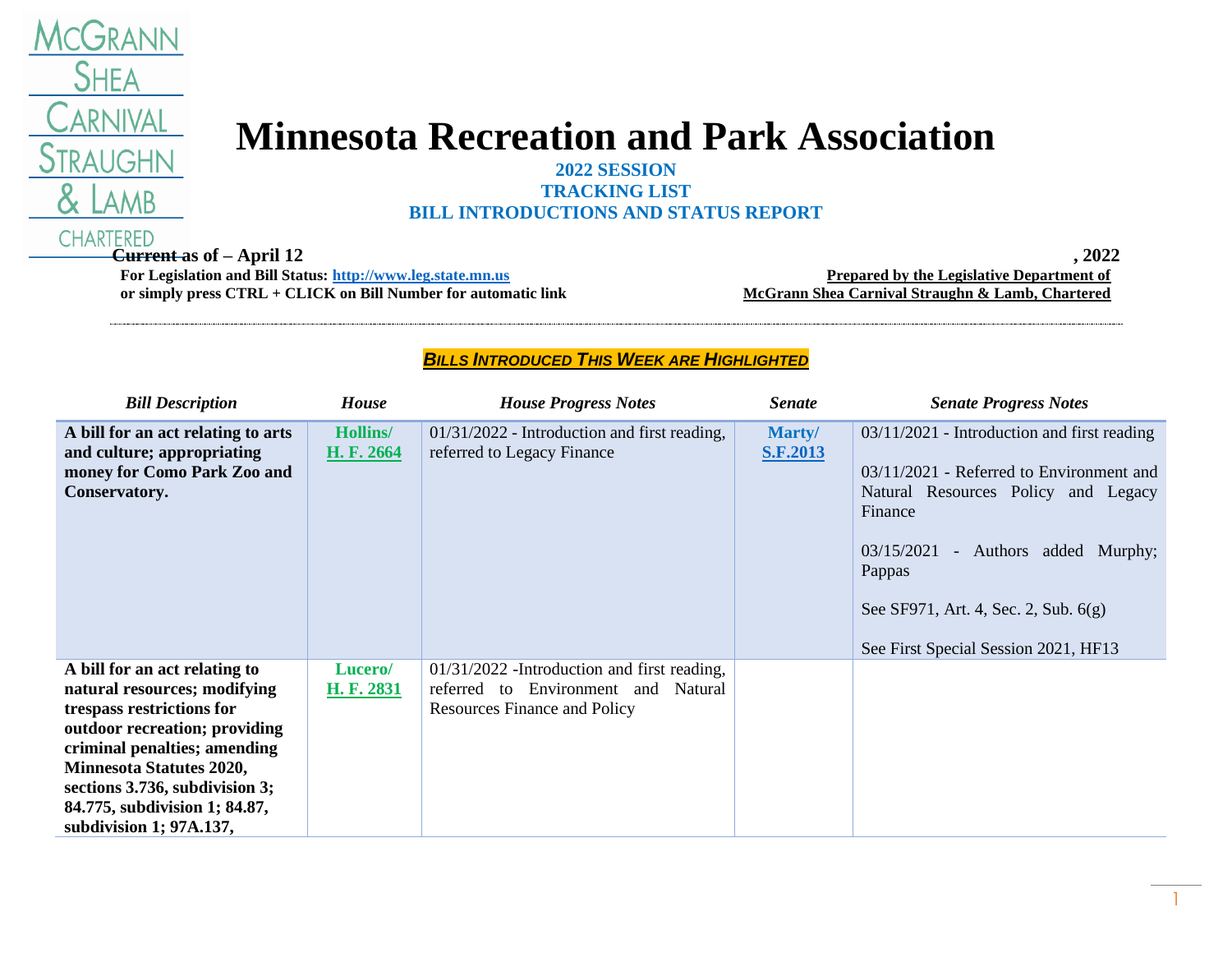| subdivision 2; 97A.315;<br>97B.001, subdivisions 1a, 2, 3, 4,<br>5, 6, 7; 180.03, subdivision 4;<br>466.03, subdivision 22;<br><b>Minnesota Statutes 2021</b><br>Supplement, sections 84.774;<br>84.83, subdivision 5; repealing<br><b>Minnesota Statutes 2020,</b><br>sections 84.90; 97B.001,<br>subdivision 1. |                                 |                                                                                                                                                                                                                                                                                                                                                                                                                                                    |                                  |                                                                                                                                           |
|-------------------------------------------------------------------------------------------------------------------------------------------------------------------------------------------------------------------------------------------------------------------------------------------------------------------|---------------------------------|----------------------------------------------------------------------------------------------------------------------------------------------------------------------------------------------------------------------------------------------------------------------------------------------------------------------------------------------------------------------------------------------------------------------------------------------------|----------------------------------|-------------------------------------------------------------------------------------------------------------------------------------------|
| A bill for an act relating to<br>workers' compensation;<br>extending the presumption for<br>a workers' compensation claim<br>based on COVID-19; amending<br>Laws 2020, chapter 72, section<br>1, as amended                                                                                                       | <b>Wolgamott/</b><br>H. F. 2656 | 01/31/2022 - Introduction and first reading,<br>referred to Labor, Industry, Veterans and<br>Military Affairs Finance and Policy<br>02/01/2022 - Committee report, to adopt as<br>amended<br>02/01/2022 - Second reading<br>02/01/2022 - Authors added Stephenson,<br>Howard, Bierman, Youakim<br>02/03/2022 - House rule 1.21, placed on<br>Calendar for the Day Thursday, February 3,<br>2022<br>02/03/2022 - Authors added Jordan and<br>Lillie | Howe/<br><b>S.F. No.</b><br>2633 | $01/31/2022$ - Introduction and first reading<br>$01/31/2022$ - Referred to Labor and<br><b>Industry Policy</b>                           |
| A bill for an act relating to<br>natural resources; modifying<br>distribution of lottery in lieu<br>tax; amending Minnesota<br><b>Statutes 2020, section 297A.94.</b>                                                                                                                                             | Hansen, R./<br>H.F. 2917        | 01/31/2022 - Introduction and first reading,<br>referred to Environment and Natural<br><b>Resources Finance and Policy</b><br>02/03/2022 - Author added Lillie<br>02/14/2022 - Author added Lislegard                                                                                                                                                                                                                                              | Ruud/<br>S.F. No. 2766           | 02/03/2022 - Introduction and first reading<br>02/03/2022 - Referred to Environment and<br>Natural Resources Policy and Legacy<br>Finance |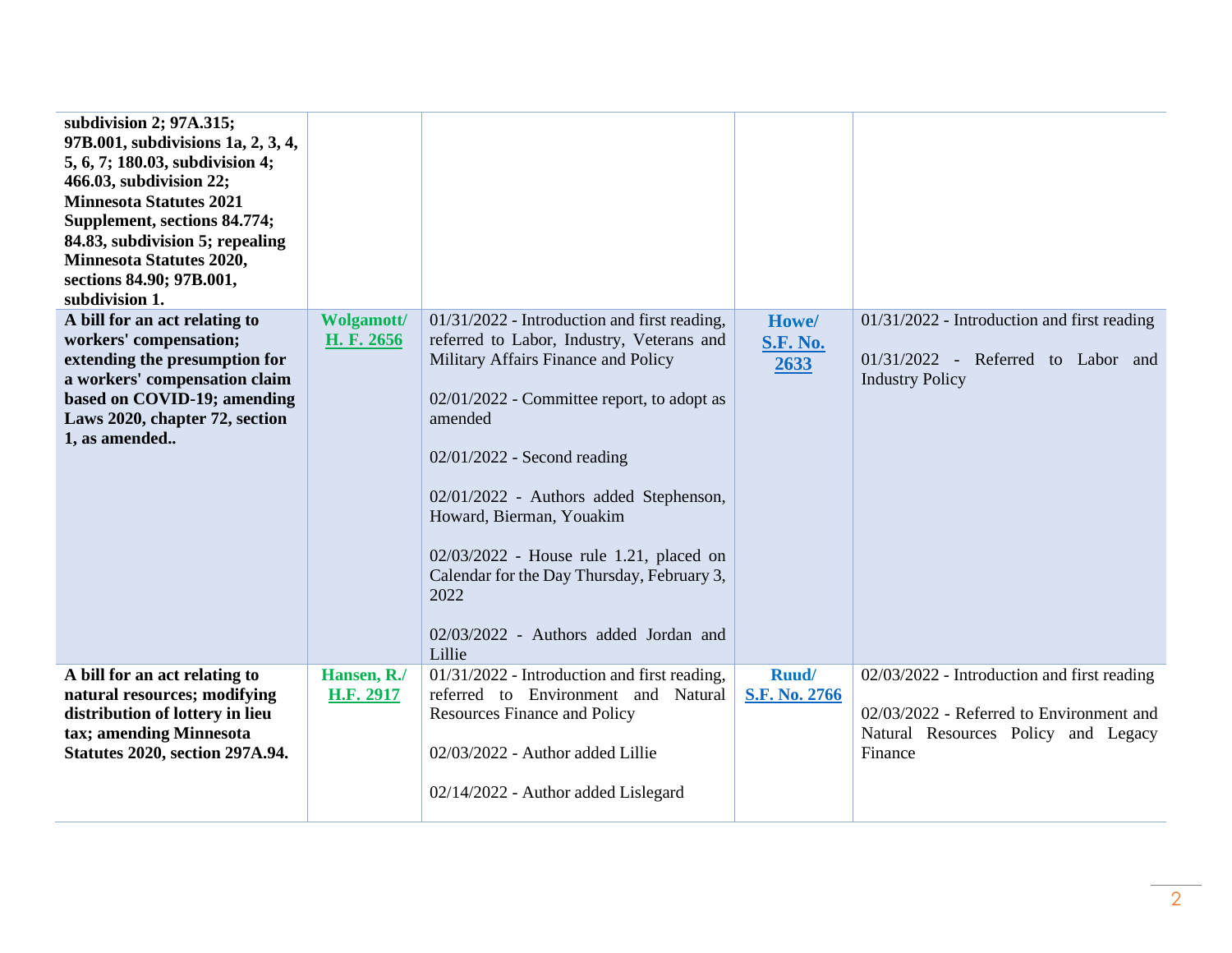| A bill for an act relating to                                            | Dettmer/           | 02/17/2022 - Authors added Ecklund and<br>Morrison<br>03/07/2022 - Authors added Klevorn and<br>Boe<br>02/03/2022 - Introduction and first reading, | Housley/             | 02/28/2022 - Comm report: To pass and re-<br>referred to Environment and Natural<br><b>Resources Finance</b><br>02/03/2022 - Introduction and first reading |
|--------------------------------------------------------------------------|--------------------|-----------------------------------------------------------------------------------------------------------------------------------------------------|----------------------|-------------------------------------------------------------------------------------------------------------------------------------------------------------|
| capital investment;                                                      | H.F. 3058          | referred to Capital Investment                                                                                                                      | <b>S.F. No. 2867</b> |                                                                                                                                                             |
| appropriating money for<br>stormwater management and                     |                    |                                                                                                                                                     |                      | 02/03/2022<br>Referred<br>Capital<br>to<br>Investment                                                                                                       |
| flood control capital                                                    |                    |                                                                                                                                                     |                      |                                                                                                                                                             |
| improvements in the city of                                              |                    |                                                                                                                                                     |                      |                                                                                                                                                             |
| <b>Forest Lake; authorizing the</b><br>sale and issuance of state bonds. |                    |                                                                                                                                                     |                      |                                                                                                                                                             |
| A bill for an act relating to local                                      | <b>Boldon</b> /    | 02/03/2022 - Introduction and first reading,                                                                                                        |                      |                                                                                                                                                             |
| government; authorizing the                                              | H. F. 3026         | referred to State Government Finance and                                                                                                            |                      |                                                                                                                                                             |
| city of Rochester to impose a                                            |                    | Elections                                                                                                                                           |                      |                                                                                                                                                             |
| public park dedication fee on<br>certain new property                    |                    | 02/07/2022 - Referred by Chair to Local                                                                                                             |                      |                                                                                                                                                             |
| developments.                                                            |                    | <b>Government Division</b>                                                                                                                          |                      |                                                                                                                                                             |
| A bill for an act relating to                                            | Morrison/          | 02/03/2022 - Introduction and first reading,                                                                                                        | Abeler/              | 02/10/2022 - Introduction and first reading                                                                                                                 |
| agriculture; modifying eligible                                          | H.F. 3077          | referred to Agriculture Finance and Policy                                                                                                          | <b>S.F. No. 2981</b> |                                                                                                                                                             |
| uses of a pollinator research<br>account; transferring money;            |                    | 02/14/2022 - Author added Sandell                                                                                                                   |                      | 02/10/2022 - Referred to Agriculture and<br>Rural Development Finance and Policy                                                                            |
| amending Minnesota Statutes                                              |                    |                                                                                                                                                     |                      |                                                                                                                                                             |
| 2020, section 18B.051.                                                   |                    |                                                                                                                                                     |                      |                                                                                                                                                             |
| A bill for an act relating to state                                      | <b>Richardson/</b> | 02/15/2022 - Introduction and first reading,                                                                                                        | Duckworth/           | 02/24/2022 - Introduction and first reading                                                                                                                 |
| government; appropriating<br>money to the Minnesota                      | H. F. 3483         | referred to State Government Finance and<br>Elections                                                                                               | S.F. 3407            | 02/24/2022 - Referred to State Government                                                                                                                   |
| <b>Amateur Sports Commission to</b>                                      |                    |                                                                                                                                                     |                      | Finance and Policy and Elections                                                                                                                            |
| study the development of the                                             |                    | 03/10/2022 - Author added Reyer                                                                                                                     |                      |                                                                                                                                                             |
| <b>United States Amateur Sports</b>                                      |                    |                                                                                                                                                     |                      |                                                                                                                                                             |
| and Training Center in Dakota<br>County in partnership with the          |                    | 03/14/2022 - Author added Masin                                                                                                                     |                      |                                                                                                                                                             |
| cities of Eagan and Inver Grove                                          |                    |                                                                                                                                                     |                      |                                                                                                                                                             |
| Heights; requiring a report.                                             |                    |                                                                                                                                                     |                      |                                                                                                                                                             |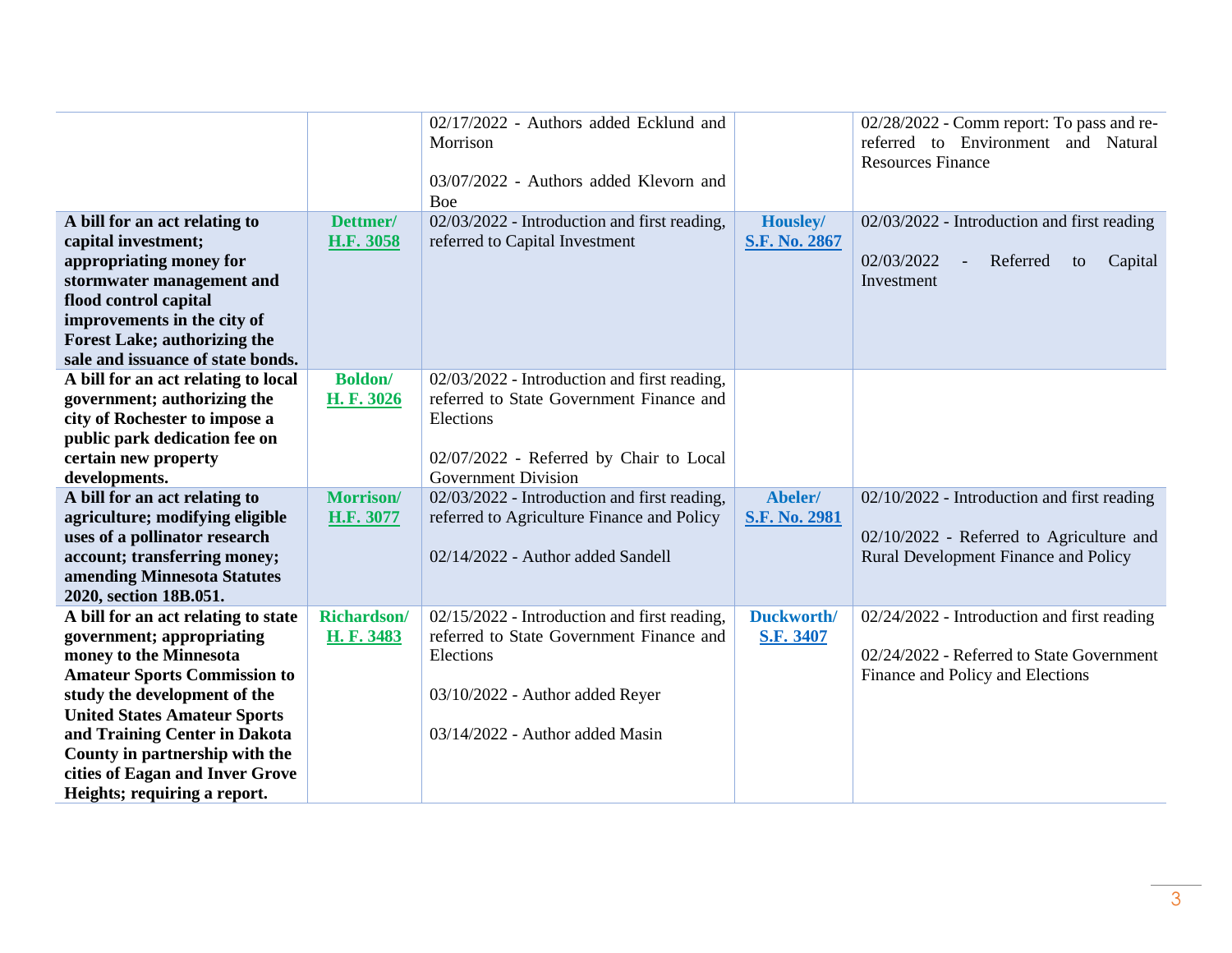| A bill for an act relating to<br>employment;<br>prohibiting<br>discrimination<br>employment<br>based on vaccination status;<br>proposing coding for new law in<br>Minnesota Statutes, chapter<br>181.                                       | Franson/<br>H. F. 3423           | 02/14/2022 - Introduction and first reading,<br>referred to Labor, Industry, Veterans and<br>Military Affairs Finance and Policy                                                                                                             | Abeler/<br>S.F. 2737            | 02/03/2022 - Introduction and first reading<br>02/03/2022 - Referred to Jobs and<br>Economic Growth Finance and Policy<br>02/10/2022 - Author added Duckworth                                                                                     |
|---------------------------------------------------------------------------------------------------------------------------------------------------------------------------------------------------------------------------------------------|----------------------------------|----------------------------------------------------------------------------------------------------------------------------------------------------------------------------------------------------------------------------------------------|---------------------------------|---------------------------------------------------------------------------------------------------------------------------------------------------------------------------------------------------------------------------------------------------|
| A bill for an act relating to<br>capital investment;<br>appropriating money for<br>metropolitan regional parks<br>and trails; authorizing the sale<br>and issuance of state bonds.                                                          | <b>Lillie</b><br><b>H.F.3821</b> | 02/28/2022 - Introduction and first reading,<br>referred to Capital Investment                                                                                                                                                               | Pappas/<br><b>S.F. No. 3331</b> | 02/21/2022 - Introduction and first reading<br>02/21/2022<br>Referred<br>Capital<br>$\equiv$<br>to<br>Investment<br>02/24/2022 - Author added Dziedzic                                                                                            |
| A bill for an act relating to<br>natural resources;<br>appropriating money from the<br>outdoor heritage fund.                                                                                                                               | Ecklund/<br>H. F. 3726           | 02/24/2022 - Introduction and first reading,<br>referred to Environment and Natural<br><b>Resources Finance and Policy</b><br>03/03/2022 - Author added Lippert<br>03/07/2022 - Committee report, to adopt<br>and re-refer to Legacy Finance | Lang/<br>S.F. 2969              | 02/10/2022 - Introduction and first reading<br>02/10/2022 - Referred to Environment and<br>Natural Resources Policy and Legacy<br>Finance<br>02/24/2022 - Comm report: To pass and re-<br>referred to Finance<br>03/09/2022 - Author added Dibble |
| A bill for an act relating to<br>taxation; authorizing the<br>Metropolitan Council to levy a<br>property tax for regional<br>recreation open space capital<br>costs; proposing coding for new<br>law in Minnesota Statutes,<br>chapter 473. | Hansen, R./<br>H. F. 3779        | 02/24/2022 - Introduction and first reading,<br>referred to State Government Finance and<br>Elections<br>03/07/2022 - Referred by Chair to Local<br><b>Government Division</b>                                                               |                                 |                                                                                                                                                                                                                                                   |
| A bill for an act relating to<br>capital investment;<br>appropriating money for asset<br>preservation at the National<br><b>Sports Center in Blaine;</b>                                                                                    | Koegel/<br>H. F. 3830            | 02/28/2022 - Introduction and first reading,<br>referred to Capital Investment<br>03/03/2022 - Author added Becker-Finn                                                                                                                      | Newton/<br><b>S.F. 2523</b>     | 05/12/2021 - Introduction and first reading<br>05/12/2021<br>Referred<br>Capital<br>to<br>Investment                                                                                                                                              |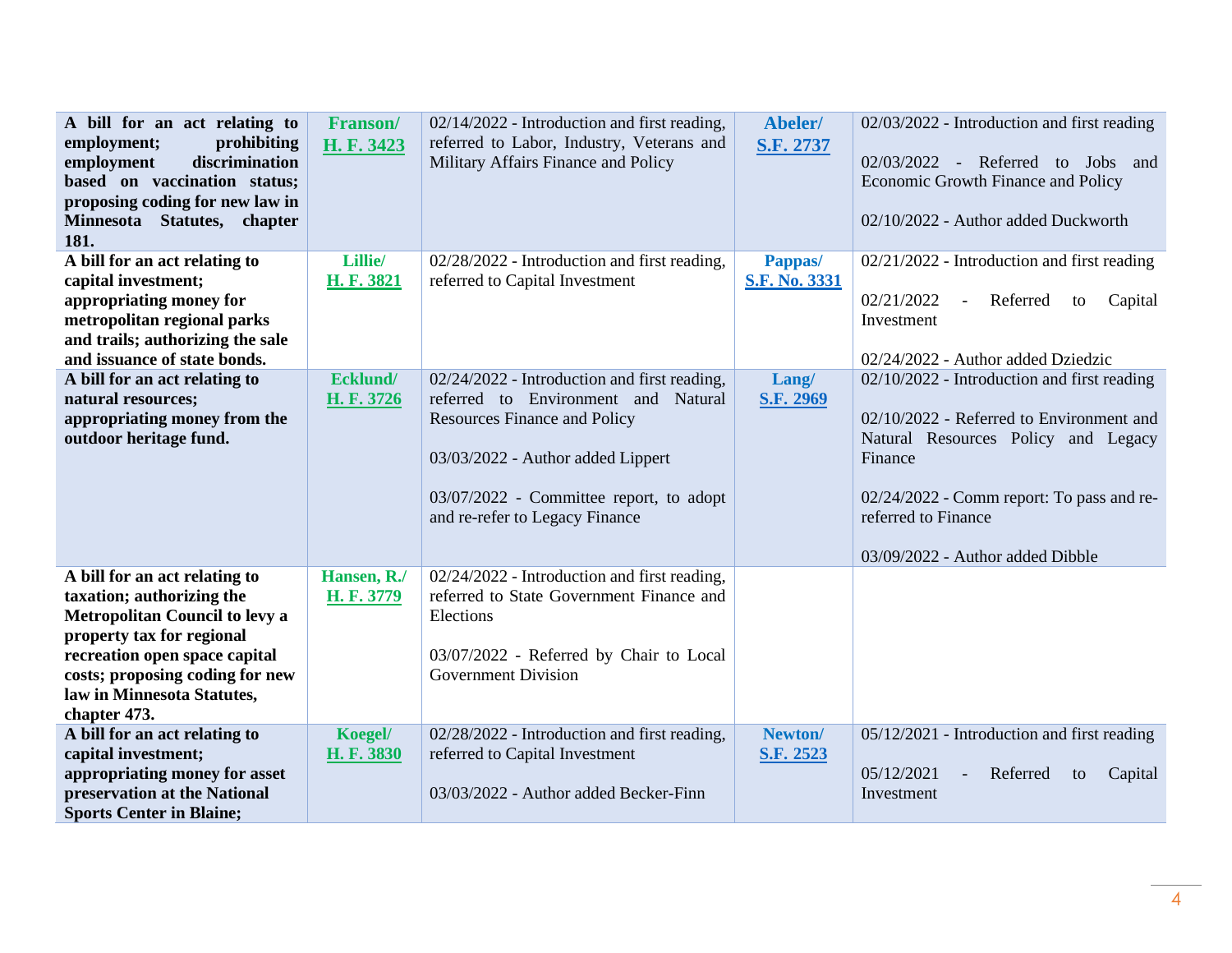| authorizing the sale and<br>issuance of state bonds.                                                                                                                                                                                                                                                                        |                                                  | 03/07/2022 - Author added Moller<br>03/10/2022 - Author added Lillie                                                                                                                                                                                                                                                         |                                                     |                                                                                                                                                                                                                                        |
|-----------------------------------------------------------------------------------------------------------------------------------------------------------------------------------------------------------------------------------------------------------------------------------------------------------------------------|--------------------------------------------------|------------------------------------------------------------------------------------------------------------------------------------------------------------------------------------------------------------------------------------------------------------------------------------------------------------------------------|-----------------------------------------------------|----------------------------------------------------------------------------------------------------------------------------------------------------------------------------------------------------------------------------------------|
| A bill for an act relating to<br>metropolitan government;<br>modifying the basis for<br>determining operation and<br>maintenance expenditures for<br>metropolitan-area regional<br>parks; amending Minnesota<br><b>Statutes 2020, section 473.351,</b><br>subdivision 3.<br>A bill for an act relating to                   | Hansen, R./<br>H. F. 3992<br><b>Becker-Finn/</b> | 03/03/2022 - Introduction and first reading,<br>referred to State Government Finance and<br>Elections<br>03/07/2022 - Referred by Chair to Local<br><b>Government Division</b><br>$03/16/2022$ - Division action, return to<br><b>State Government Finance and Elections</b><br>03/17/2022 - Introduction and first reading, | Cwodzinski/<br><b>S.F. 4200</b><br><b>Mathews</b> / | 03/23/2022 - Introduction and first reading<br>03/23/2022<br>Referred<br>Local<br>to<br>$\sim$<br>Government Policy<br>03/30/2022 - Comm report: To pass<br>03/30/2022 - Second reading<br>03/07/2022 - Introduction and first reading |
| child protection; extending the<br>effective date for mandatory<br>reporting for certain youth<br>recreation program employees;<br>modifying deadlines and duties<br>for the legislative task force on<br>child protection; amending<br><b>Laws 2021, First Special</b><br>Session chapter 7, article 10,<br>sections 1; 3. | H.F. 4312                                        | referred to Judiciary Finance and Civil Law<br>03/24/2022 - Committee report, to adopt<br>and re-refer to Human Services Finance and<br>Policy                                                                                                                                                                               | <b>S.F. No. 3805</b>                                | 03/07/2022 - Referred to Civil Law and<br><b>Data Practices Policy</b><br>03/23/2022 - Comm report: To pass and re-<br>referred to Human Services Reform<br>Finance and Policy<br>03/24/2022- Author added Bigham                      |
| A bill for an act relating to<br>health;<br>prohibiting<br>discrimination<br>based<br><sub>on</sub><br>vaccination status or immunity<br>passport; proposing coding for<br>new law in Minnesota Statutes,<br>chapter 144.                                                                                                   | Mekeland/<br>H. F. 4046                          | 03/07/2022 - Introduction and first reading,<br>referred to Health Finance and Policy<br>03/10/2022 - Author added Poston                                                                                                                                                                                                    |                                                     |                                                                                                                                                                                                                                        |
| A bill for an act relating to<br>employment; providing a cause<br>of action for employees for<br>injuries caused by COVID-19<br>vaccination; proposing coding                                                                                                                                                               | Mekeland/<br>H. F. 4047                          | 03/07/2022 - Introduction and first reading,<br>referred to Labor, Industry, Veterans and<br>Military Affairs Finance and Policy                                                                                                                                                                                             |                                                     |                                                                                                                                                                                                                                        |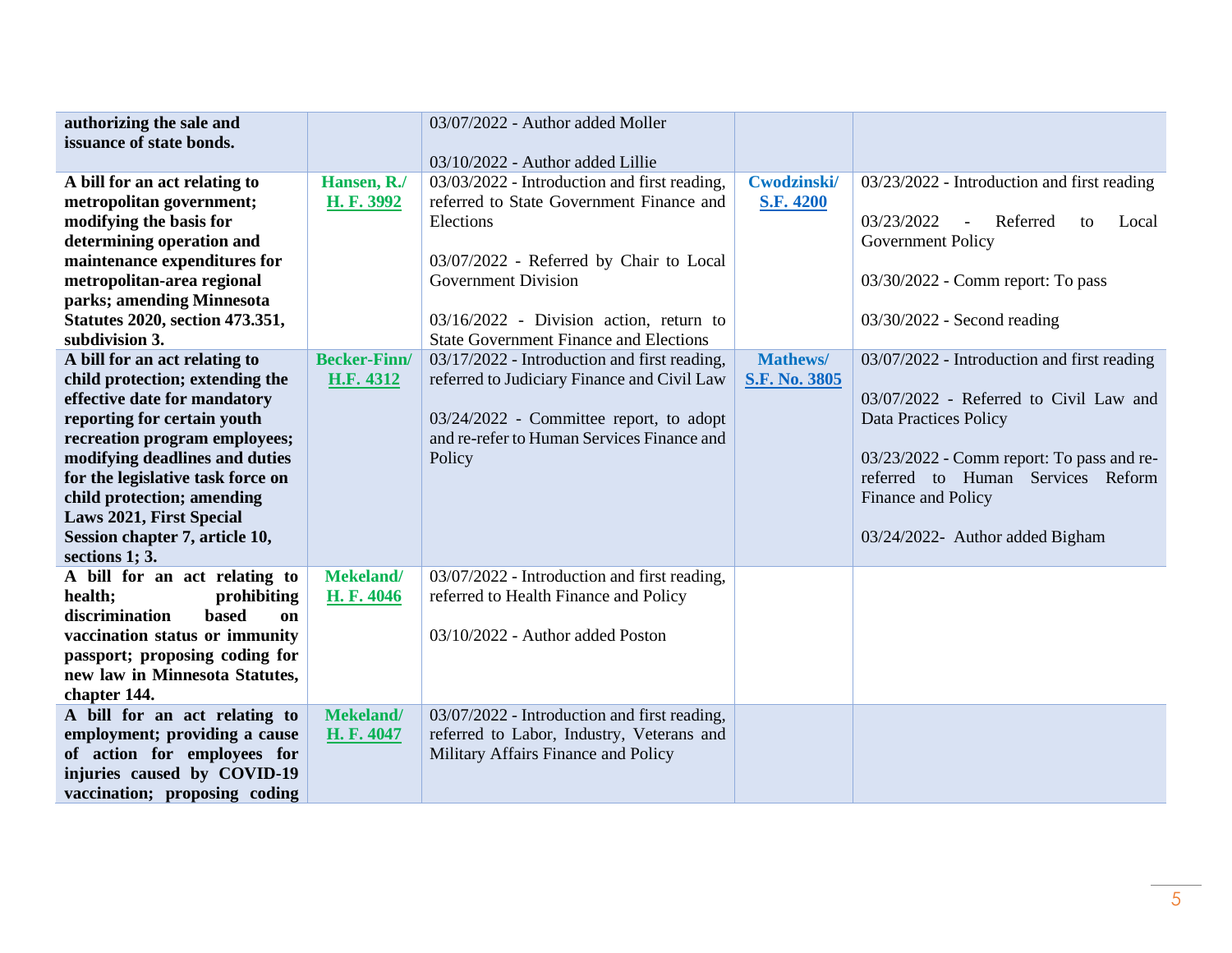| for new law in Minnesota<br><b>Statutes, chapter 181.</b>                                                                                                                                                                                                                                                                |                           |                                                                                                                                                                                                                                                                                                                       |                                   |                                                                               |
|--------------------------------------------------------------------------------------------------------------------------------------------------------------------------------------------------------------------------------------------------------------------------------------------------------------------------|---------------------------|-----------------------------------------------------------------------------------------------------------------------------------------------------------------------------------------------------------------------------------------------------------------------------------------------------------------------|-----------------------------------|-------------------------------------------------------------------------------|
| A bill for an act relating to<br>taxation; sales and use;<br>removing lawn care and related<br>services from the sales tax base;<br>amending Minnesota Statutes<br>2020, section 297A.61,<br>subdivision 3; repealing<br><b>Minnesota Statutes 2020,</b><br>section 297A.67, subdivision 25.                             | Nelson, N./<br>H. F. 4176 | 03/10/2022 - Introduction and first reading,<br>referred to Taxes<br>$03/14/2022$ - Author added Theis                                                                                                                                                                                                                | <b>Rarick/</b><br><b>S.F 3719</b> | 03/03/2022 - Introduction and first reading<br>03/03/2022 - Referred to Taxes |
| A bill for an act relating to<br>higher education; creating a<br>green training program at the<br><b>University of Minnesota;</b><br>establishing a new account in<br>the special revenue fund;<br>requiring a report;<br>appropriating money;<br>proposing coding for new law<br>in Minnesota Statutes, chapter<br>137. | Keller/<br>H. F. 4539     | 03/23/2022 - Introduction and first reading,<br>referred to Higher Education Finance and<br>Policy<br>03/24/2022 - Authors added Berg, Freiberg,<br>Hornstein, Gomez, and Ecklund<br>03/28/2022 - Author added Hollins<br>03/30/2022 - Author added Bernardy<br>03/31/2022 - Authors added Howard, Noor,<br>and Masin |                                   |                                                                               |
| A bill for an act relating to<br>natural resources; creating<br><b>Minnesota Outdoor Recreation</b><br>Office; requiring a report;<br>appropriating money;<br>amending Minnesota Statutes<br>2020, section 15A.0815,<br>subdivision 3; proposing coding<br>for new law in Minnesota<br>Statutes, chapter 86A.            | Davnie/<br>H. F. 4356     | 03/17/2022 - Introduction and first reading,<br>referred to Environment and Natural<br><b>Resources Finance and Policy</b><br>04/07/2022 - Author added Her                                                                                                                                                           |                                   |                                                                               |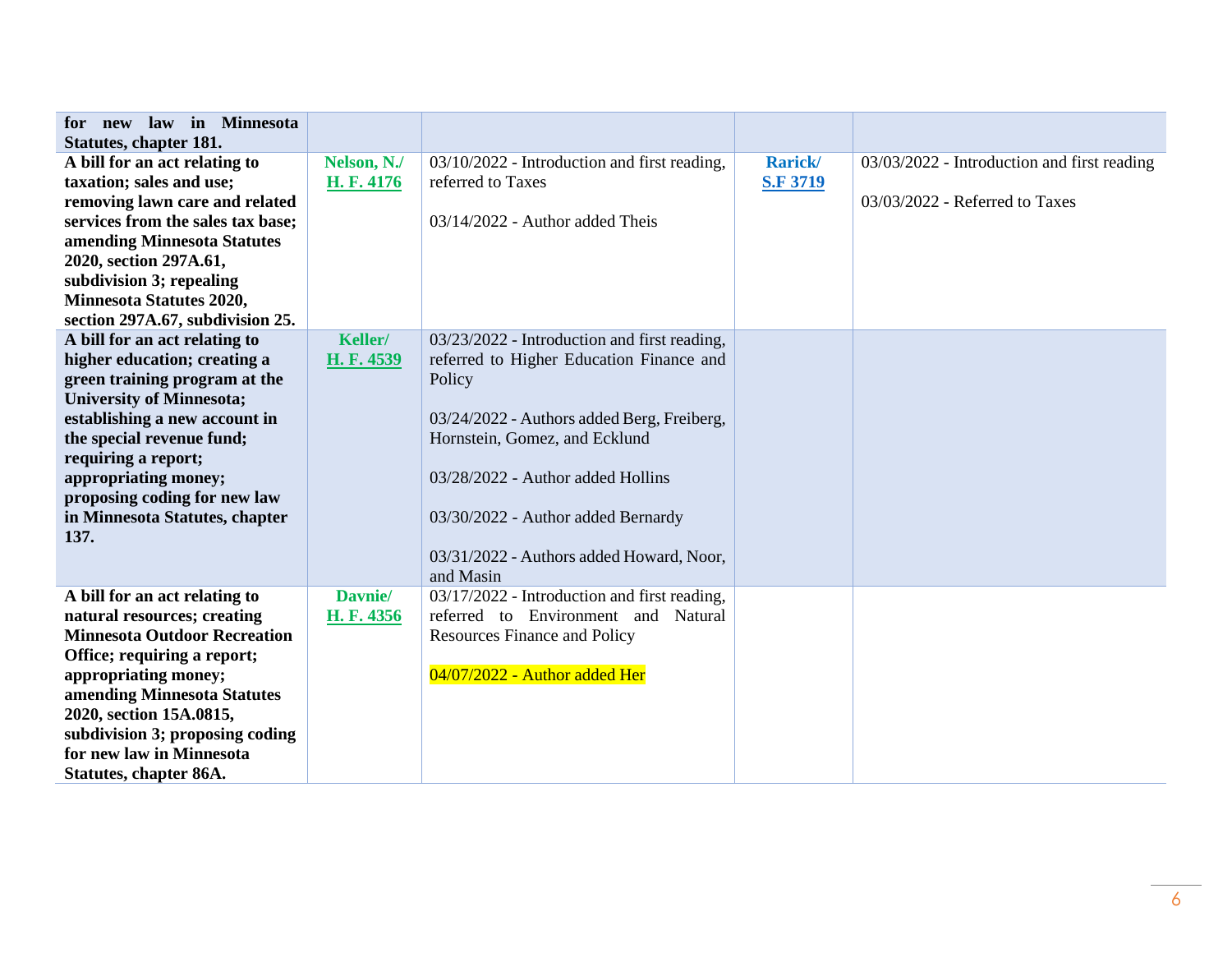| A bill for an act relating to<br>natural resources; proposing an<br>amendment to the Minnesota<br><b>Constitution, article XI, section</b><br>14; providing for the renewal of<br>the environment and natural<br>resources trust fund; making<br>changes to the Legislative-<br><b>Citizen Commission on</b><br><b>Minnesota Resources;</b><br>amending Minnesota Statutes<br>2020, sections 116P.05,<br>subdivision 1; 349A.08,<br>subdivision 5. | <b>Hollins/</b><br><b>H.F. 4649</b> | 03/28/2022 - Introduction and first reading,<br>referred to Environment and Natural<br><b>Resources Finance and Policy</b><br>03/30/2022 - Author added Youakim<br>04/04/2022 - Authors added Long and<br>Moller | Ruud/<br><b>S.F. No. 4131</b> | 03/21/2022 - Introduction and first reading<br>03/21/2022 - Referred to Environment and<br>Natural Resources Policy and Legacy<br>Finance<br>03/24/2022 - Comm report: To pass and re-<br>referred to Environment and Natural<br><b>Resources Finance</b><br>03/30/2022 - Comm report: To pass as<br>amended and re-refer to Rules and<br>Administration<br>03/30/2022 - Joint rule 2.03, referred to<br><b>Rules and Administration</b> |
|----------------------------------------------------------------------------------------------------------------------------------------------------------------------------------------------------------------------------------------------------------------------------------------------------------------------------------------------------------------------------------------------------------------------------------------------------|-------------------------------------|------------------------------------------------------------------------------------------------------------------------------------------------------------------------------------------------------------------|-------------------------------|------------------------------------------------------------------------------------------------------------------------------------------------------------------------------------------------------------------------------------------------------------------------------------------------------------------------------------------------------------------------------------------------------------------------------------------|
| A bill for an act relating to<br>capital investment;<br>appropriating money for<br>capital improvements at the<br><b>National Sports Center;</b><br>authorizing the sale and                                                                                                                                                                                                                                                                       | Koegel/<br><b>H.F. 4515</b>         | 03/23/2022 - Introduction and first reading,<br>referred to Capital Investment                                                                                                                                   | Newton/<br>S.F. No. 4162      | 03/21/2022 - Introduction and first reading<br>03/21/2022<br>Referred<br>Capital<br>$\blacksquare$<br>to<br>Investment<br>03/24/2022 - Author added Klein                                                                                                                                                                                                                                                                                |
| issuance of state bonds.<br>A bill for an act relating to<br>natural resources;<br>appropriating money for<br>buckthorn research.                                                                                                                                                                                                                                                                                                                  | <b>Morrison</b> /<br>H. F. 4440     | 03/21/2022 - Introduction and first reading,<br>referred to Higher Education Finance and<br>Policy<br>03/24/2022 - Author added Becker-Finn                                                                      |                               |                                                                                                                                                                                                                                                                                                                                                                                                                                          |
| A bill for an act relating to state<br>government; appropriating<br>money for environment and<br>natural resources; modifying<br>prior appropriations;<br>modifying commissioner's<br>duties; modifying provisions for<br>easement stewardship accounts;                                                                                                                                                                                           | Hansen, R./<br>H. F. 4492           | 03/21/2022 - Introduction and first reading,<br>referred to Environment and Natural<br><b>Resources Finance and Policy</b>                                                                                       | Ingebrigtsen/<br>S.F. 4062    | 03/16/2022 - Introduction and first reading<br>03/16/2022 - Referred to Environment and<br><b>Natural Resources Finance</b><br>03/31/2022 - Comm report: To pass as<br>amended and re-refer to Finance                                                                                                                                                                                                                                   |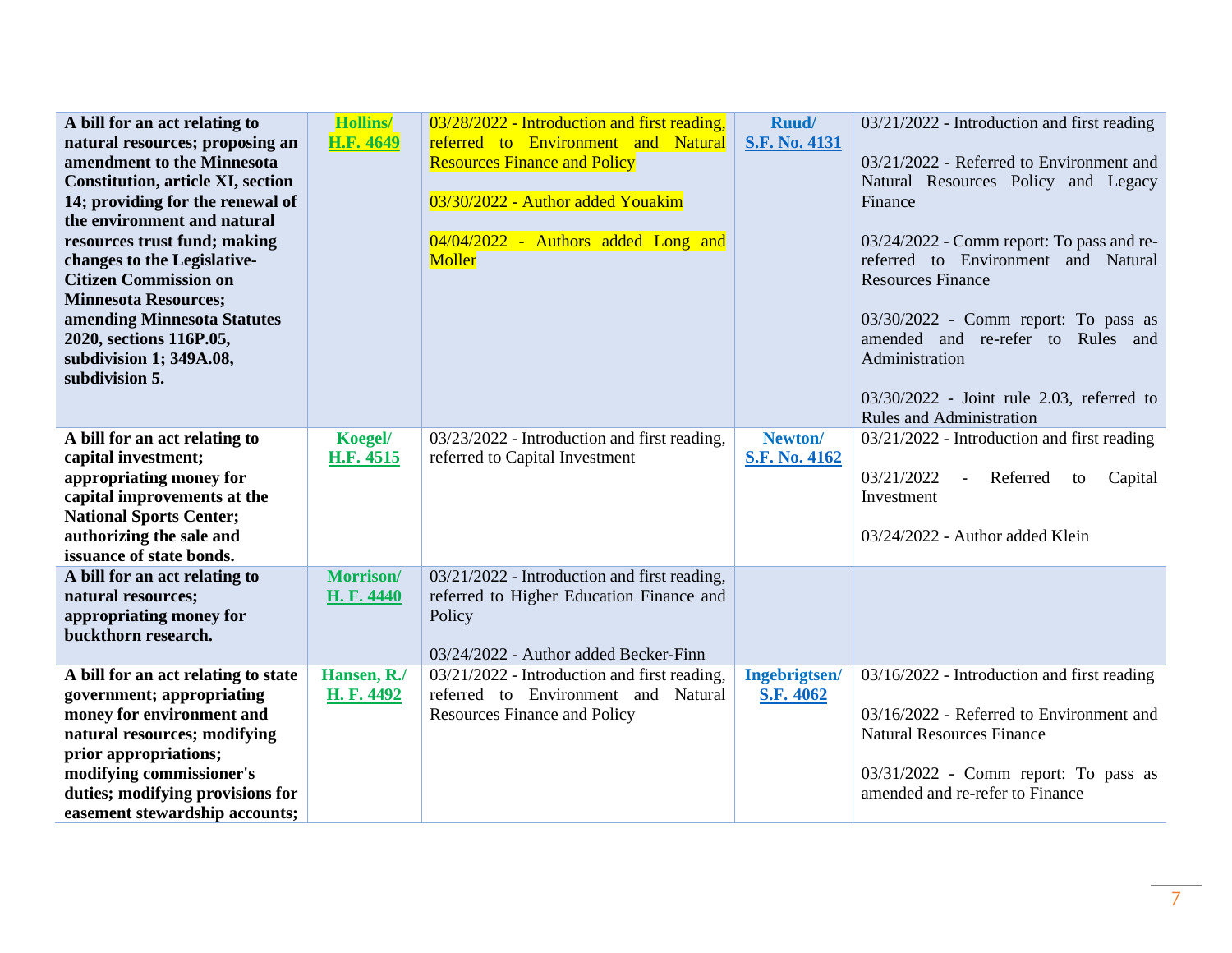| modifying submission date and     | $04/05/2022$ - Comm report: To pass as |
|-----------------------------------|----------------------------------------|
| frequency on certain reports;     | amended                                |
| modifying requirements to         |                                        |
| notify of water pollution;        | $04/05/2022$ - Second reading          |
| modifying permitting efficiency   |                                        |
| provisions; modifying eligibility |                                        |
| for small business pollution      |                                        |
| prevention assistance;            |                                        |
| providing for grants for          |                                        |
| stormwater infrastructure;        |                                        |
| providing for sale and issuance   |                                        |
| of state bonds; modifying         |                                        |
| disposition of certain payments   |                                        |
| for assistance; modifying         |                                        |
| provisions for waste              |                                        |
| management assistance;            |                                        |
| providing for product             |                                        |
| stewardship for solar             |                                        |
| photovoltaic modules;             |                                        |
| prohibiting lead and cadmium      |                                        |
| in certain consumer products;     |                                        |
| requiring reports; requiring      |                                        |
| rulemaking; amending              |                                        |
| <b>Minnesota Statutes 2020,</b>   |                                        |
| sections 13.7411, subdivision 4;  |                                        |
| 103B.103; 115.03, subdivision 1;  |                                        |
| 115.061; 115.542, subdivisions    |                                        |
| 3, 4, by adding a subdivision;    |                                        |
| 115A.03, by adding a              |                                        |
| subdivision; 115A.49; 115A.51;    |                                        |
| 115A.54, subdivisions 1, 2, 2a;   |                                        |
| 115A.565, subdivision 3;          |                                        |
| 115B.17, subdivision 14;          |                                        |
| 115B.52, subdivision 4; 116.993,  |                                        |
| subdivision 2; Minnesota          |                                        |
| <b>Statutes 2021 Supplement,</b>  |                                        |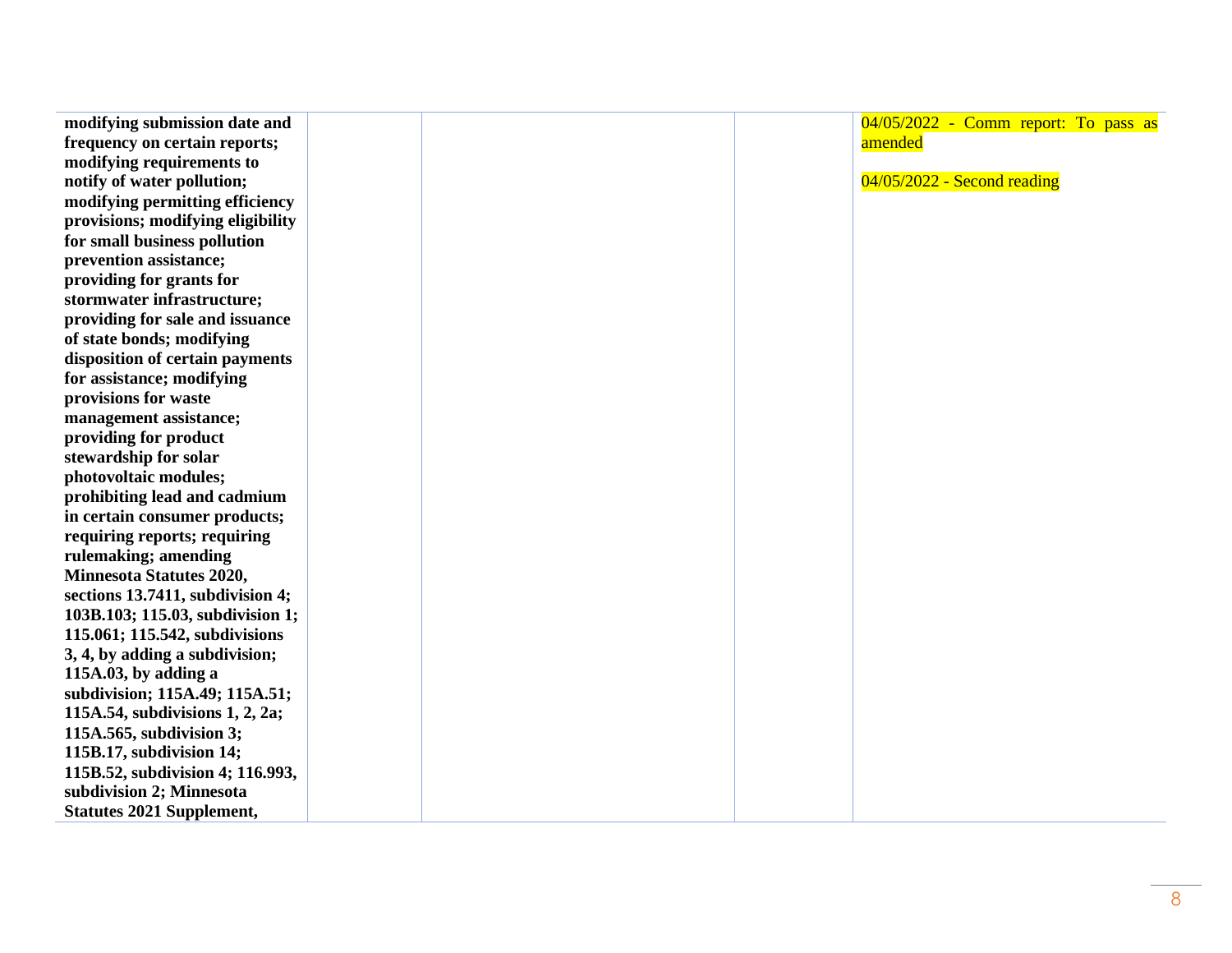| section 115A.565, subdivision 1;<br><b>Laws 2021, First Special</b><br>Session chapter 6, article 1,<br>section 2; proposing coding for<br>new law in Minnesota Statutes,<br>chapters 115; 115A; 325E;<br>repealing Minnesota Statutes<br>2020, sections 325E.389;<br>325E.3891.                        |                                   |                                                                                                                                                                                                                                                                                                                                                                     |                             |                                                                                                                                                                                                                                                                                                                                                                                                          |
|---------------------------------------------------------------------------------------------------------------------------------------------------------------------------------------------------------------------------------------------------------------------------------------------------------|-----------------------------------|---------------------------------------------------------------------------------------------------------------------------------------------------------------------------------------------------------------------------------------------------------------------------------------------------------------------------------------------------------------------|-----------------------------|----------------------------------------------------------------------------------------------------------------------------------------------------------------------------------------------------------------------------------------------------------------------------------------------------------------------------------------------------------------------------------------------------------|
| A bill for an act relating to local<br>government; amending the<br>conditions for participation in<br>an open meeting from a<br>nonpublic location; amending<br><b>Minnesota Statutes 2021</b><br>Supplement, section 13D.02,<br>subdivision 1.                                                         | Masin/<br>H. F. 4441              | 03/21/2022 - Introduction and first reading,<br>referred to State Government Finance and<br>Elections<br>03/21/2022 - Referred by Chair to Local<br><b>Government Division</b><br>03/23/2022 - Division action, return to<br><b>State Government Finance and Elections</b><br>04/04/2022 - Committee report, to adopt<br>$04/04/2022$ - Second reading              | Jasinski/<br>S.F. 4212      | 03/23/2022 - Introduction and first reading<br>03/23/2022<br>Referred<br>Local<br>$\mathbb{Z}^2$<br>to<br><b>Government Policy</b><br>03/30/2022 - Comm report: To pass<br>03/30/2022 - Second reading<br>03/30/2022<br>- Author added Bigham<br>04/04/2022 - General Orders: Stricken and<br>re-referred to State Government Finance<br>and Policy and Elections<br>04/06/2022 - Author added Duckworth |
| A bill for an act relating to<br>natural resources; modifying<br>authority<br>for<br>enforcement<br>appropriating water; amending<br><b>Minnesota</b><br><b>Statutes</b><br>2020,<br>section 103G.299, subdivisions<br>1, 2, 5; proposing coding for new<br>law in Minnesota Statutes,<br>chapter 103G. | <b>Becker-Finn/</b><br>H. F. 3761 | 02/24/2022 - Introduction and first reading,<br>referred to Environment and Natural<br><b>Resources Finance and Policy</b><br>03/14/2022 - Committee report, to adopt as<br>amended and re-refer to Judiciary Finance<br>and Civil Law<br>03/17/2022 - Committee report, to adopt<br>and re-refer to Environment and Natural<br><b>Resources Finance and Policy</b> | <b>Kunesh/</b><br>S.F. 4249 | 03/23/2022 - Introduction and first reading<br>03/23/2022- Referred to Environment and<br>Natural Resources Policy and Legacy<br>Finance<br>03/24/2022 - Author added McEwen<br>03/28/2022 - Author added Marty                                                                                                                                                                                          |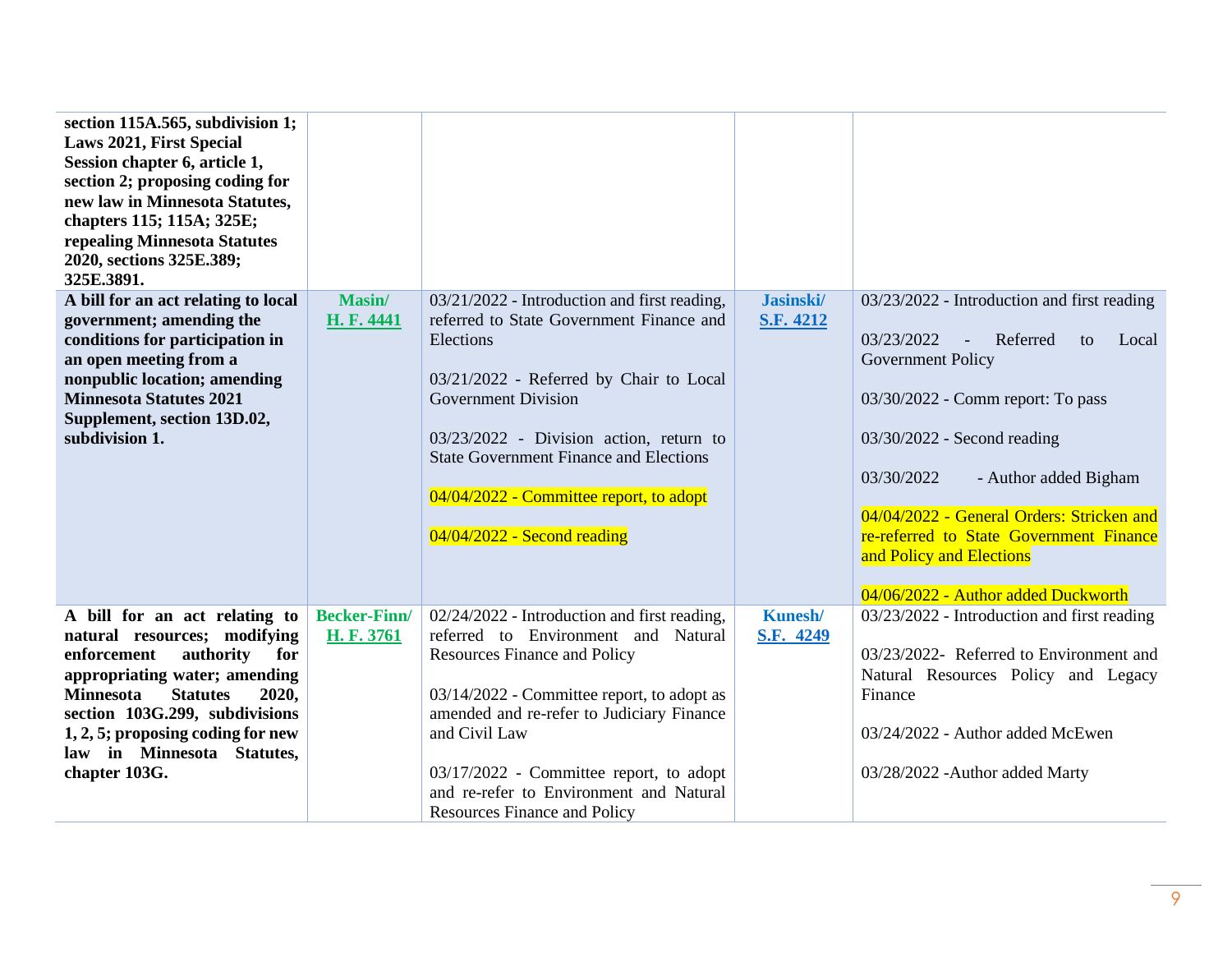| A bill for an act relating to<br>natural resources; modifying        | Heintzeman/<br>H.F. 4616 | 03/24/2022 - Introduction and first reading,<br>referred to Environment and Natural      | Eichron/<br>S.F. No. 4289 | 03/24/2022 - Introduction and first reading                                    |
|----------------------------------------------------------------------|--------------------------|------------------------------------------------------------------------------------------|---------------------------|--------------------------------------------------------------------------------|
| the Legislative-Citizen<br><b>Commission on Minnesota</b>            |                          | <b>Resources Finance and Policy</b>                                                      |                           | 03/24/2022- Referred to Environment and<br>Natural Resources Policy and Legacy |
| <b>Resources member terms;</b><br>modifying expenditure of           |                          |                                                                                          |                           | Finance                                                                        |
| environment and natural<br>resources trust fund; amending            |                          |                                                                                          |                           |                                                                                |
| <b>Minnesota Statutes 2020,</b>                                      |                          |                                                                                          |                           |                                                                                |
| sections 116P.05, subdivisions 1,                                    |                          |                                                                                          |                           |                                                                                |
| 2; 116P.08, subdivisions 1, 2;<br>116P.12, subdivision 1;            |                          |                                                                                          |                           |                                                                                |
| repealing Minnesota Statutes                                         |                          |                                                                                          |                           |                                                                                |
| 2020, section 116P.05,<br>subdivision 1a.                            |                          |                                                                                          |                           |                                                                                |
| A bill for an act relating to                                        | Murphy/                  | 03/14/2022 - Introduction and first reading,<br>referred to State Government Finance and | Frentz/                   | 03/24/2022 - Introduction and first reading                                    |
| retirement; Minnesota State<br><b>Retirement System plans,</b>       | <b>H.F. 4306</b>         | Elections                                                                                | S.F. No. 4294             | 03/24/2022 - Referred to State Government                                      |
| <b>Public Employees Retirement</b>                                   |                          |                                                                                          |                           | Finance and Policy and Elections                                               |
| <b>Association plans, Teachers</b><br><b>Retirement Association,</b> |                          | 03/17/2022 - Authors added Nelson, M.;<br>Berg; Frederick; and Her                       |                           |                                                                                |
| Minnesota state higher                                               |                          |                                                                                          |                           |                                                                                |
| education individual retirement                                      |                          | 04/04/2022 - Committee report, to adopt                                                  |                           |                                                                                |
| account plan, and St. Paul<br><b>Teachers Retirement Fund</b>        |                          | and re-refer to Ways and Means                                                           |                           |                                                                                |
| <b>Association; increasing</b>                                       |                          |                                                                                          |                           |                                                                                |
| postretirement adjustment<br>rates; temporarily reducing             |                          |                                                                                          |                           |                                                                                |
| employee contribution rates;                                         |                          |                                                                                          |                           |                                                                                |
| reducing the investment rate of                                      |                          |                                                                                          |                           |                                                                                |
| return actuarial assumption;<br>increasing and extending direct      |                          |                                                                                          |                           |                                                                                |
| state aid to the public                                              |                          |                                                                                          |                           |                                                                                |
| employees police and fire                                            |                          |                                                                                          |                           |                                                                                |
| retirement plan, the St. Paul<br><b>Teachers Retirement Fund</b>     |                          |                                                                                          |                           |                                                                                |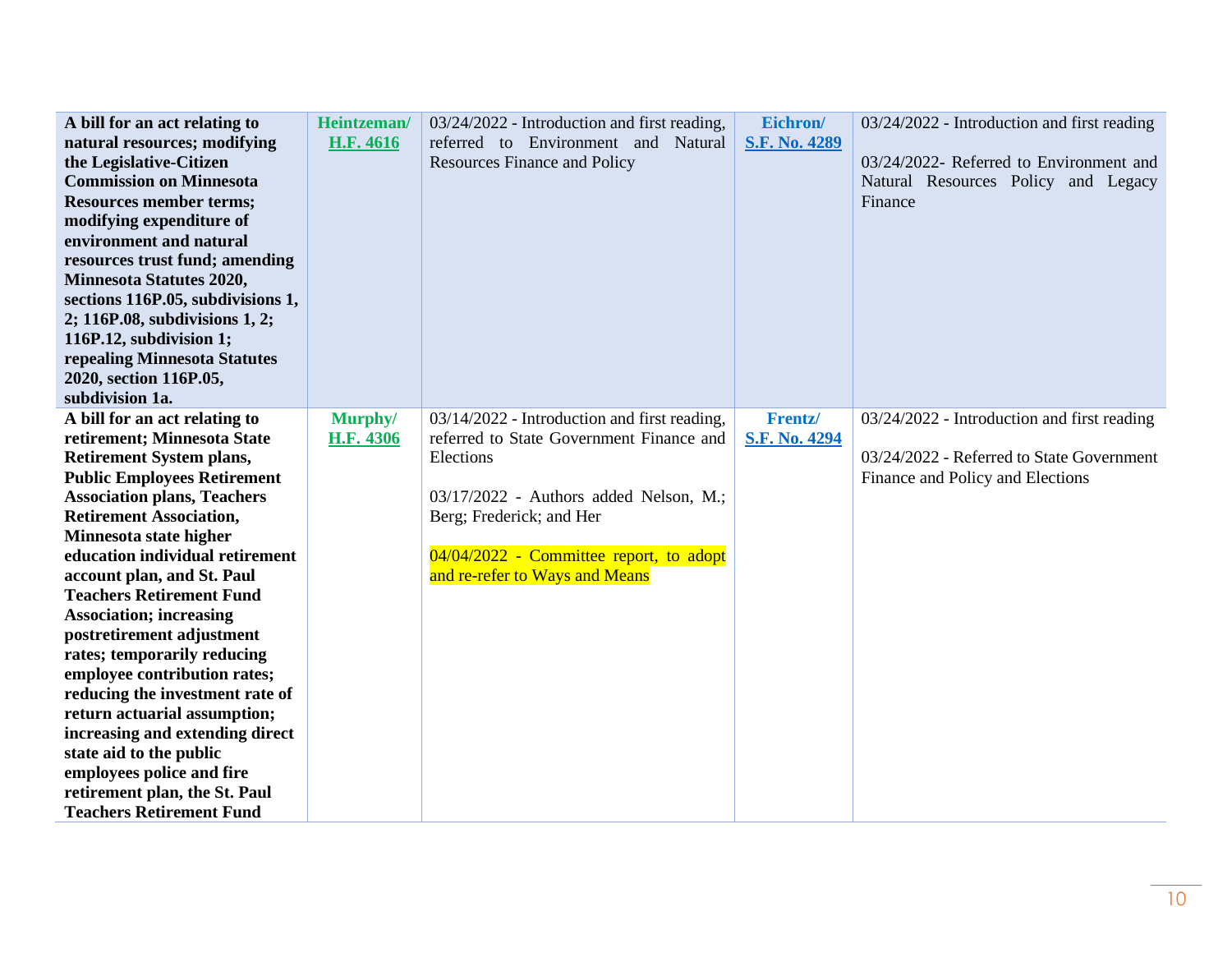| Association, and the judges<br>retirement plan; appropriating<br>money; amending Minnesota<br><b>Statutes 2020, sections 352.04,</b><br>subdivision 2; 352.92,<br>subdivision 1; 352B.02,<br>subdivision 1a; 353.27,<br>subdivisions 2, 3c; 353.65,<br>subdivisions 2, 3b; 353E.03,<br>subdivision 1; 354.42,<br>subdivision 2; 354A.12,<br>subdivisions 3a, 3c; 354A.29,<br>subdivision 7; 354B.23,<br>subdivision 1; 356.215,<br>subdivision 8; 356.415,<br>subdivisions 1, 1a, 1b, 1c, 1d,<br>1e; 490.123, subdivisions 1a, 5;<br><b>Minnesota Statutes 2021</b><br>Supplement, sections 354A.12,<br>subdivision 1; 356.415,<br>subdivision 1f. |                             |                                                                                                                                                                                                                     |                           |                                                                                                                                                                                                        |
|----------------------------------------------------------------------------------------------------------------------------------------------------------------------------------------------------------------------------------------------------------------------------------------------------------------------------------------------------------------------------------------------------------------------------------------------------------------------------------------------------------------------------------------------------------------------------------------------------------------------------------------------------|-----------------------------|---------------------------------------------------------------------------------------------------------------------------------------------------------------------------------------------------------------------|---------------------------|--------------------------------------------------------------------------------------------------------------------------------------------------------------------------------------------------------|
| A bill for an act relating to<br>water; establishing an Office of<br>Policy;<br>Water<br>requiring<br>reports; appropriating money;<br>proposing coding for new law in<br>Minnesota Statutes, chapter<br>103A.                                                                                                                                                                                                                                                                                                                                                                                                                                     | Sandell/<br>H. F. 4204      | 03/10/2022 - Introduction and first reading,<br>referred to Environment and Natural<br><b>Resources Finance and Policy</b>                                                                                          | Eaton/<br>S.F. 4331       | 03/28/2022 - Introduction and first reading<br>03/28/2022 - Referred to Environment and<br>Natural Resources Policy and Legacy<br>Finance                                                              |
| A bill for an act relating to local<br>and metropolitan government;<br>modifying provisions related to<br>local land use and building<br>permits for the Legalizing<br><b>Affordable Housing Act;</b><br>amending Minnesota Statutes<br>2020, sections 15.99,                                                                                                                                                                                                                                                                                                                                                                                      | <b>Elkins/</b><br>H.F. 3256 | 02/10/2022 - Introduction and first reading,<br>referred to State Government Finance and<br>Elections<br>02/11/2022 - Referred by Chair to Local<br><b>Government Division</b><br>02/24/2022 - Author added Hollins | Draheim/<br>S.F. No. 3259 | 02/17/2022 - Introduction and first reading<br>02/17/2022 - Referred to Housing Finance<br>and Policy<br>$03/21/2022$ - aComm report: To pass as<br>amended and re-refer to Local Government<br>Policy |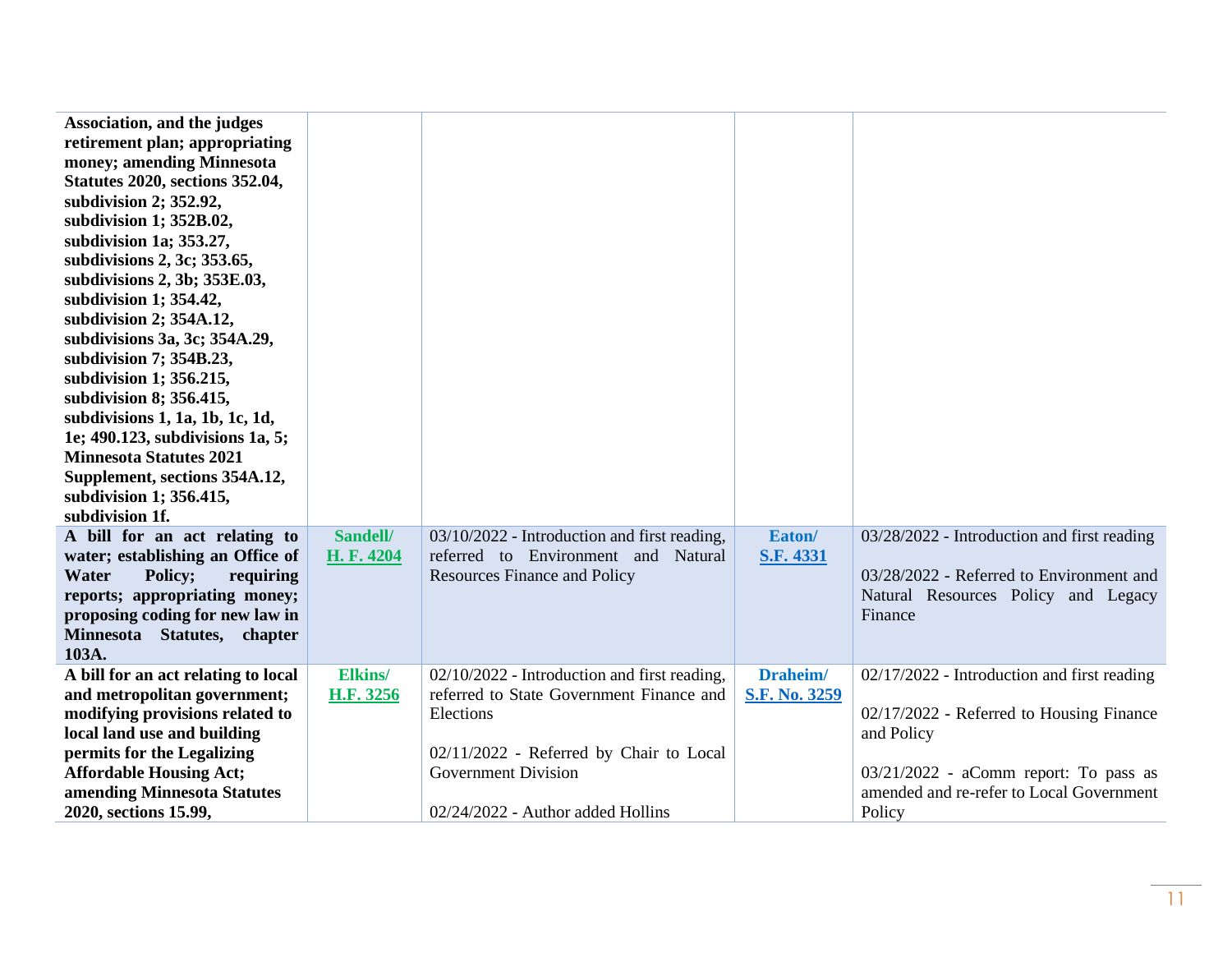| subdivisions 1, 2; 326B.145;<br>326B.153, by adding a<br>subdivision; 394.24, subdivision<br>1; 462.355, subdivision 4;<br>462.357, subdivisions 1, 2, by<br>adding a subdivision; 462.358,<br>subdivisions 2a, 2b; 473.254,<br>subdivision 2; 473.517,<br>subdivision 3; 473.858,<br>subdivision 1; 473.859,<br>subdivision 2; 473.865,<br>subdivisions 2, 3; proposing<br>coding for new law in<br><b>Minnesota Statutes, chapters</b><br>394; 435; 462; 513; proposing<br>coding for new law as<br><b>Minnesota Statutes, chapter</b><br>462E; repealing Laws 2017,<br><b>First Special Session chapter 3,</b><br>article 3, section 126; Laws<br>2018, chapter 214, article 2, |                  |                                                                                                                                                                  |               |                                                                                                                                                                                                                                                                                                           |
|------------------------------------------------------------------------------------------------------------------------------------------------------------------------------------------------------------------------------------------------------------------------------------------------------------------------------------------------------------------------------------------------------------------------------------------------------------------------------------------------------------------------------------------------------------------------------------------------------------------------------------------------------------------------------------|------------------|------------------------------------------------------------------------------------------------------------------------------------------------------------------|---------------|-----------------------------------------------------------------------------------------------------------------------------------------------------------------------------------------------------------------------------------------------------------------------------------------------------------|
| section 46.<br>A bill for an act relating to                                                                                                                                                                                                                                                                                                                                                                                                                                                                                                                                                                                                                                       | <b>Hollins</b>   | 03/28/2022 - Introduction and first reading,                                                                                                                     | Ruud/         | 03/21/2022 - Introduction and first reading                                                                                                                                                                                                                                                               |
| natural resources; proposing an<br>amendment to the Minnesota<br><b>Constitution, article XI, section</b><br>14; providing for the renewal of<br>the environment and natural<br>resources trust fund; making<br>changes to the Legislative-<br><b>Citizen Commission on</b><br><b>Minnesota Resources;</b><br>amending Minnesota Statutes<br>2020, sections 116P.05,<br>subdivision 1; 349A.08,<br>subdivision 5.                                                                                                                                                                                                                                                                  | <b>H.F. 4649</b> | referred to Environment and Natural<br><b>Resources Finance and Policy</b><br>03/30/2022 - Author added Youakim<br>04/04/2022 - Authors added Long and<br>Moller | S.F. No. 4131 | 03/21/2022 - Referred to Environment and<br>Natural Resources Policy and Legacy<br>Finance<br>03/24/2022 - Comm report: To pass and re-<br>referred to Environment and Natural<br><b>Resources Finance</b><br>03/30/2022 - Comm report: To pass as<br>amended and re-refer to Rules and<br>Administration |